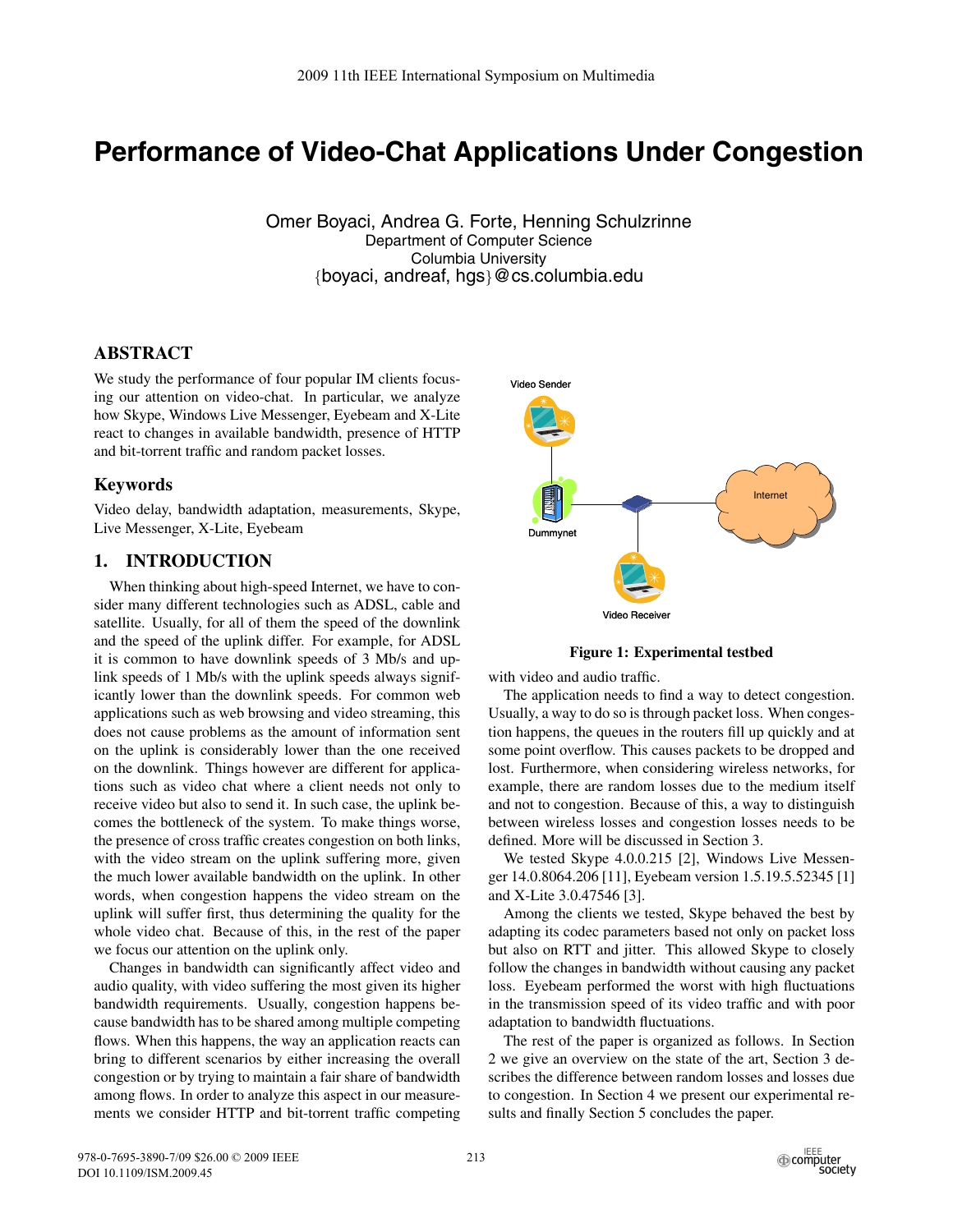

# **Figure 2: Skype with 10-10 step function 2. RELATED WORK**

Real-time video chat has stricter requirements than streaming video. Popular streaming video websites like Youtube, Hulu, Netflix and Joost use TCP, which has flow and congestion control mechanisms. They buffer the content in the client before playing. The content is stored at more than one bitrate and the most appropriate one is used. Netflix determines the available bandwidth itself whereas Hulu and Youtube allow users to switch to high quality. Several studies propose video streaming over heterogeneous environments [8, 12]. Real-time video chat, however, has very strict delay requirements and the retransmission mechanism of TCP does not fit into this model. Because of this, all the measured video chat clients stream over UDP.

In order to avoid congestion or under-utilization of the link the sender needs to adjust its transmission rate. Underutilization may cause low quality because uplink of the residential area networks are limited. Over-utilization causes unfairness to other traffic as well as packet loss, hence degrading video quality.

The performance of audio chat applications has been studied extensively compared to video chat. Baset and Schulzrinne compared Skype, MSN, Yahoo and Gtalk in terms of audio quality and mouth-to-ear latency [4]. Hofeld and Binzenhfer measured Skype quality and bandwidth adaptation in UMTS [9]. Although their work studies performance of Skype under congestion, it only covers audio calls whereas we focus on video calls.

The piece of work closest to ours is [5]. Here, however, the authors only measure Skype's video adaptation to bandwidth variations. On the other hand, we cover Skype, Windows Live Messenger, Eyebeam, a commercial SIP-based client and X-Lite, a free SIP-based client. We use Skype 4.0 for Windows which supports high-quality video chat whereas they used Skype 2.0 for Linux.

## **3. RANDOM LOSSES VS. CONGESTION LOSSES**

Generally, applications consider packet loss a sign of congestion. This is usually true since during congestion queues



**Figure 3: Windows Live Messenger with 10-10 step function**

in the routers fill up and packets get dropped. There are situations, however, in which packet loss is not a sign of congestion. This is true, for example, in a wireless environment. The wireless medium introduces by its own nature losses due to many factors such as signal fading, obstacles and co-channel interference [7]. Because of this, an application needs to distinguish between the two kinds of losses. If an application is not capable to distinguish between the two kinds of losses, when a wireless loss occurs, the application will think that the medium is congested and therefore will try to back-off by lowering its sending rate. This, however, will only be counterproductive since there is no congestion and yet the application will experience lower quality due to its lower sending rate.

An algorithm that helps in distinguishing between the two types of losses is Spike [14]. Spike is an end-to-end loss differentiation algorithm (LDA) which is based on relative one-way trip time (ROTT). Spike classifies a loss as congestion related if the loss happens when the ROTT presents a spike.

### **4. MEASUREMENTS**

In this section we introduce our experimental results.

## **4.1 Experimental Setup**

We deployed a small testbed consisting of a desktop PC running FreeBSD 7.1 and two Lenovo Thinkpad X63 laptops running Windows Vista. In order to adjust the available bandwidth we used the desktop PC as a gateway by installing two ethernet cards and by running the dummynet application [13]. By using the dummynet application we were able to adjust many different parameters such as queue sizes, RTT, maximum bandwidth and random packet loss. Figure 1 shows the setup for the experiments. All PCs were connected to the Internet and all traffic between sender and receiver was going through the PC running dummynet. The two laptops were used as IM clients, that is were running a video chat. One desktop PC running FreeBSD and Dummynet was used as gateway. All machines used as IM clients were also running Wireshark [16] in order to collect and later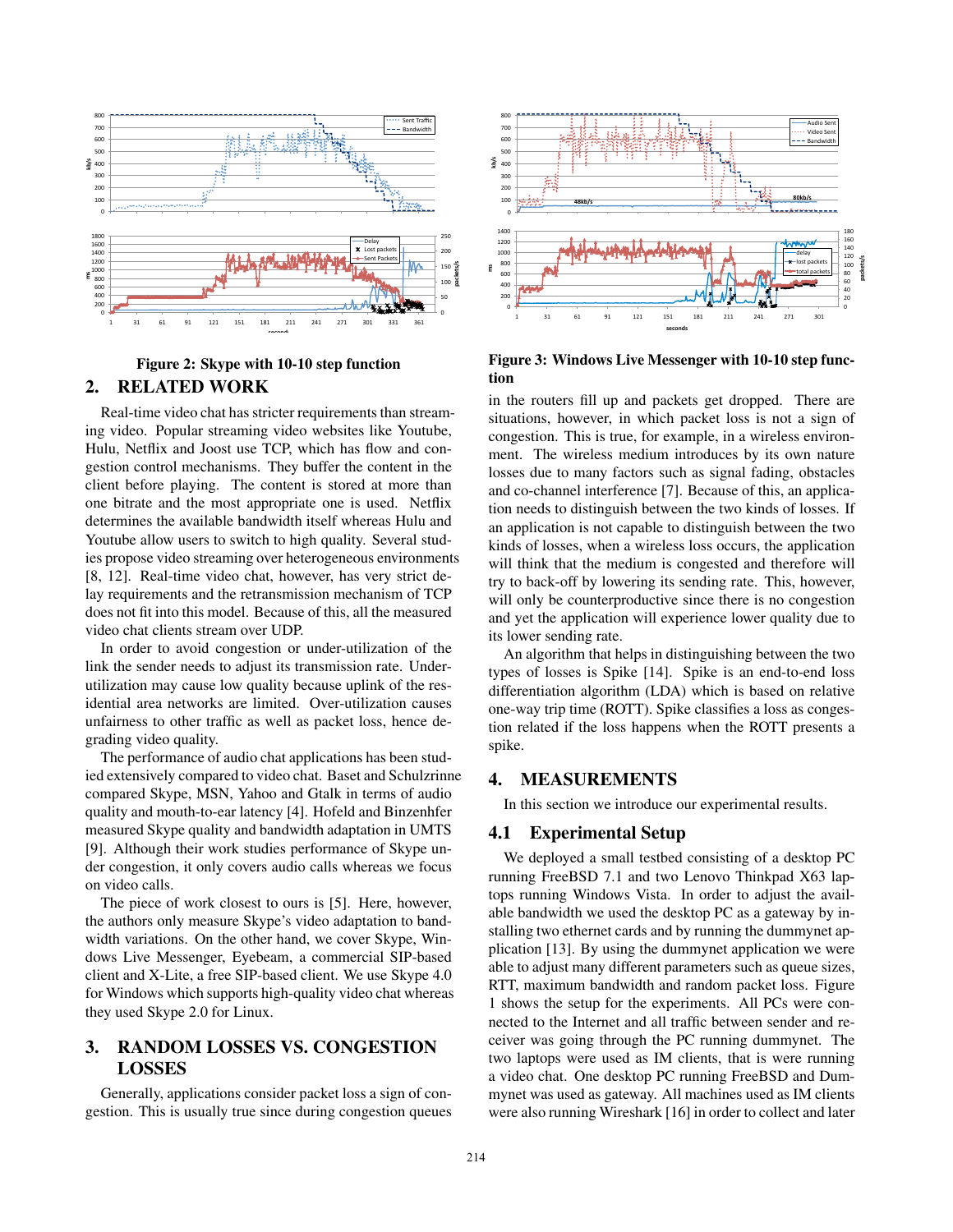

**Figure 4: Eyebeam with 10-10 step function** analyze packet flows.

### **4.2 Results**

We wanted to emulate a video-chat session between two ADSL users located on either coast of the United States. For all experiments we set the total RTT value to 114 ms to emulate a cross-country link, queue size to 60 kB [6] and the maximum available bandwidth to 3 Mb/s for the downlink and 1 Mb/s for the uplink.

We performed three sets of experiments. In the first set, we analyzed how the IM clients adapt to changes in bandwidth. In the second set, we measured the impact of cross traffic, either HTTP or BitTorrent as well as the impact of random losses.

#### *4.2.1 Changes in bandwidth*

We modify the available bandwidth by following a step function. We consider two step functions. The first step function decreases and increases the available bandwidth of 80 kb every 10 seconds, while the second one has decreases and increases of 400 kb every 10 seconds.

Figures 2, 3, 4 and 5 show the measurement results for Skype, Live Messenger, Eyebeam and X-Lite, respectively, when the first step function is used. We also show what different video and audio codecs were used and how the applications changed codecs depending on the congestion level.

In the following we describe in more detail the behavior of each IM client.

X-Lite does not support H.264 for video, but it rather uses H.263 which has poorer quality compared to H.264. From our measurements, we have seen that it has a minimum bitrate of 180 kb/s as it does not go below such value even when it experiences 100% loss. When congestion happens, even though it experiences 100% packet loss, it does not stop the video. It tries to recover from a congestion situation by using Forward Error Correction (FEC) for audio. This however, does not help much as it contributes to increasing the level of congestion by increasing the packet size. Finally, X-Lite does not drop the call even though the audio quality is very poor.

Generally speaking, a good video-chat application, when



**Figure 5: X-Lite with 10-10 step function**

in a congested state, should drop the video stream in order to preserve the audio stream as much as possible. Furthermore, if congestion is so high that even the audio stream is severely affected, then it should drop the call. This would help in lowering the overall level of congestion and it would not represent a big penalty for the user since the quality of the call was extremely poor.

In terms of bandwidth, X-Lite decreases its transmission speed gradually. Unfortunately, once congestions stops and more bandwidth becomes available, X-Lite does not increase its transmission speed.

Eyebeam uses the H.264 video codec. Similarly to X-Lite, it tries to use FEC when it detects high congestion while still trying to keep both video and audio streams. In other words, it does not try to disable video in order to keep the audio quality to an acceptable level. Furthermore, it seems to support only two different bitrates for video. This is insufficient to support the different levels of congestion. Eyebeam presents much higher fluctuations in transmission speed than X-Lite, due perhaps to the implementation of the H.264 codec. Such fluctuations translate in higher losses when the available bandwidth starts decreasing since the peaks of such fluctuations exceed the maximum available bandwidth. Furthermore, once the available bandwidth starts increasing again, similarly to X-Lite, the transmission speed does not increase, staying steady at the lower speed, thus never reaching the original level.

Skype behaves differently than the other IM clients. In particular, it promptly adapts its transmission rate to changes in bandwidth, thus preventing packet loss until the minimum bit-rate is reached at which point it drops the call. Skype has this behavior because it uses other metrics on top of packet loss in order to detect congestion. Parameters such as RTT and jitter are taken into account. In particular, we can see from Figure 2 that as the available bandwidth goes down, the transmission speed follows it closely, avoiding packet loss. On the other hand, for the other IM clients packet loss starts much earlier since in order to detect congestion they need to "see" some packet loss. Also, the way other IM clients lower their transmission rate is much more aggressive.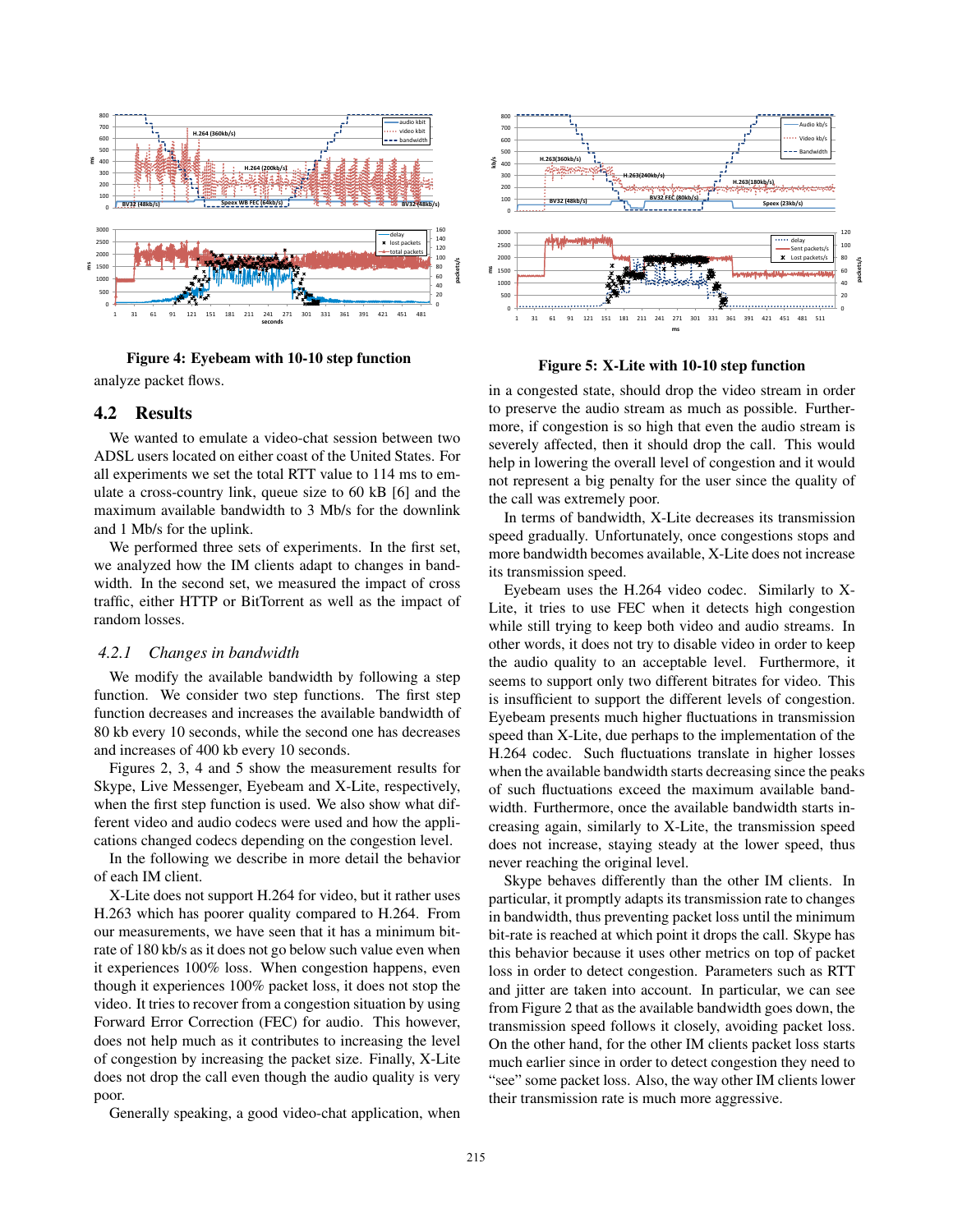

**Figure 6: Windows Live Messenger behavior when decreasing/increasing the available bandwidth according to 10-50 step function**





While Skype reacts to congestion by trying to closely match the available bandwidth, Windows Live Messenger drastically drops its transmission speed when it detects congestion. In particular, it drops the video transmission rate and then slowly tries to increase it again. No action is taken on the audio flow. When it reaches very low bit-rates, it completely disables the video and it adds FEC to the audio trying to preserve the audio stream as much as possible. A disadvantage of Live Messenger compared to Skype is that its minimum audio bit-rate is 50 kb/s which prevents it from operating at very low bit-rates. Skype audio codec, on the other hand, can operate at bit-rates as low as 16 kb/s. In terms of bandwidth, Live Messenger decreases its transmission rate with the available bandwidth. As the available bandwidth increases, the transmission speed for Live Messenger increases very slow taking up to 9 minutes to reach the original value.

According to our subjective observations, Skype and MSN when in congested state decrease video frame rate and quality, showing an almost-still image with few artifacts as there is no or little packet loss. On the other hand X-Lite and Eyebeam try to keep their frame-rate and quality high, showing a smoother video but with lots of artifacts due to higher packet loss. We believe that in terms of end-user experience,



**Figure 8: Windows Live Messenger behavior in the presence of concurrent HTTP traffic**

the first approach is better. Low-quality and low frame-rate video without artifacts gives a better user experience than high frame-rate video with lots of artifacts.

Lastly, video chat applications should be able to lower their video bit-rate to very low levels in order to keep the audio at an acceptable level. Video codecs should be able to adapt to changes in bandwidth by supporting any requested bit-rate. Such behavior we have seen it only in Skype while the other video-chat applications support only a few fixed bit-rate levels.

When the second step function is used, all IM clients behave similarly to the case of the first step function. In this case, however, Live Messenger seems to be performing best by quickly adapting to the sudden change in bandwidth (see Figure 6). In particular MSN monitors the packet loss ratio and if it sees a very high packet loss then it drastically drops its transmission rate and when more bandwidth becomes available, it increases its transmission rate very slowly. However, if Live Messenger sees low packet loss, it still drops its transmission rate to a very low level but this time it tries to increase it back to its original value in a very short time.

Eyebeam performs worst as it lowers its transmission speed only after the bandwidth has increased back to its original value. Still, both Eyebeam and X-Lite do not increase back their transmission speeds once the available bandwidth is back to its original value.

### *4.2.2 HTTP as Cross-traffic*

We show our experimental results when a video chat encounters HTTP cross traffic. That is, the cross traffic competes with the audio and video traffic for available bandwidth. In this case, we use Dummynet just to restrict the uplink bandwidth to 1 Mb/s.

For generating HTTP traffic on the uplink, we uploaded a 9 MB file to a web-hosting service called Media Fire [10].

Eyebeam and X-Lite show a similar behavior; this is not surprising given that they are both products of the same company. In particular, both do not adjust their transmission rate at all, keeping it steady at the same value it had before the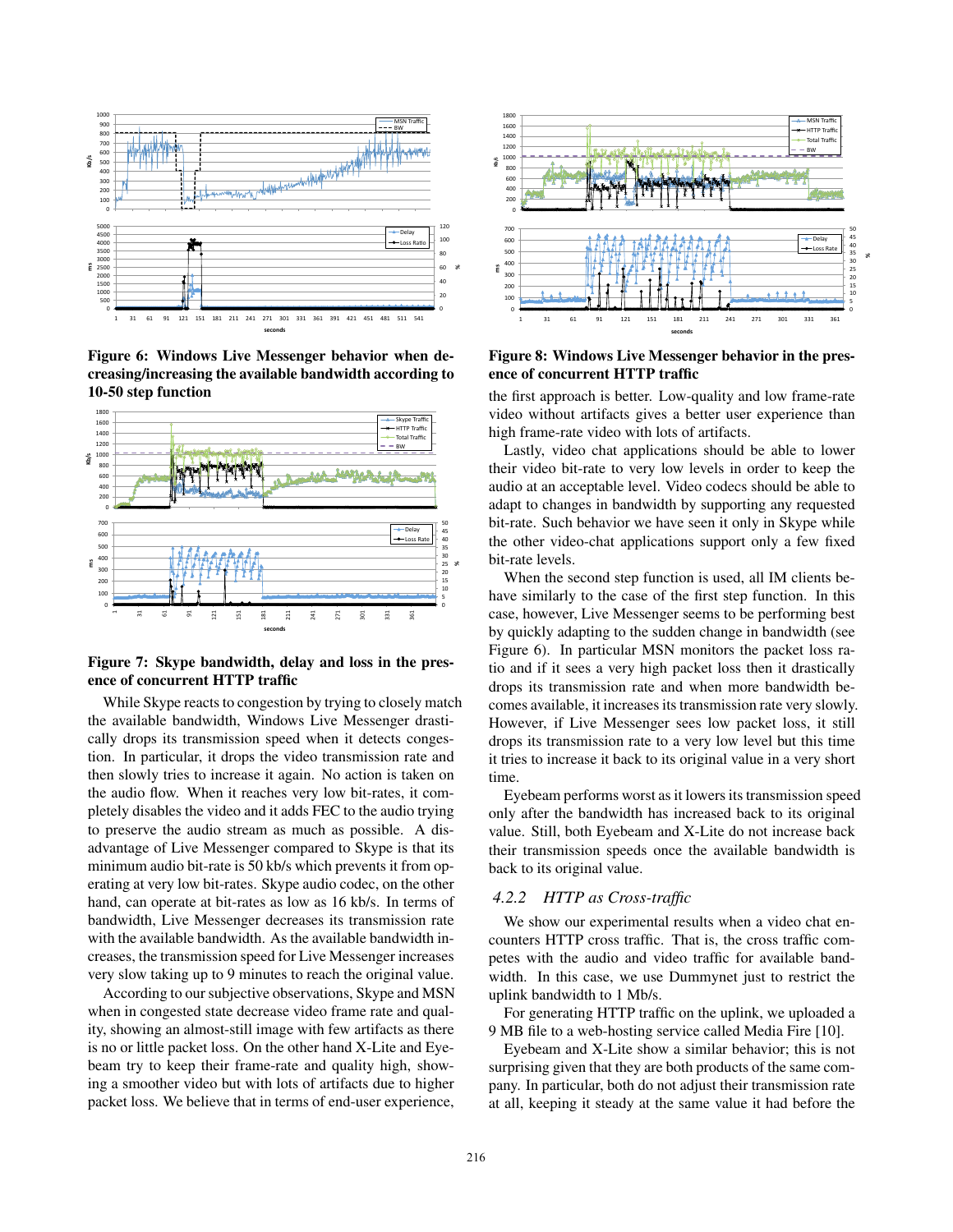

#### **Figure 9: Skype behavior in the presence of concurrent bit-torrent traffic**

competing traffic was introduced. As a consequence, bandwidth is shared in a more or less fair way between audiovideo traffic and HTTP traffic. Packet loss is higher for Eyebeam than for X-Lite because Eyebeam's transmission rate fluctuates. As mentioned earlier, such fluctuations are due to the video codec Eyebeam uses and its implementation. Such heavy fluctuations cause spikes in transmission rate which translate to spikes in used bandwidth, that is spikes in packet loss. It is curious to notice how the free version of Eyebeam, that is X-Lite, does not present such spikes. This is due to the fact that X-Lite is using a different video codec, H.263.

Skype adapts to the presence of other traffic by lowering its transmission rate. As we can see from Figure 7, the very good adaptability of Skype allows it to generate very low packet loss. Unfortunately, in doing so, Skype will always be penalized as the bandwidth that is not used by Skype is consumed by the HTTP traffic.

Live Messenger, similar to Eyebeam and X-Lite, does not lower its transmission rate, keeping it steady. On one hand this prevents HTTP from using most of the available bandwidth, on the other hand it causes higher packet loss.

### *4.2.3 Bit-torrent as Cross-traffic*

In this section we discuss our experimental results when introducing bit-torrent traffic during a video chat. For the bit-torrent traffic we used the Vuze [15] bit-torrent client and did not limit its maximum upload speed.

Eyebeam and X-Lite react in the same way as in the HTTP case. They both keep the same transmission rate with and without bit-torrent traffic. The fluctuations in transmission rate in Eyebeam, cause a higher loss rate than in X-Lite. It is interesting to note that since X-Lite and Eyebeam do not lower their transmission rate, they will prevent bit-torrent traffic from consuming more bandwidth.

On the other hand, Skype lowers its transmission rate as soon as bit-torrent traffic is introduced (see Figure 9). This limits the losses of video and audio traffic, however bit-torrent traffic will take most of the available bandwidth. Once the bit-torrent traffic stops, Skype goes back to its initial transmission speed fairly quick. The reason why Skype lowers its



**Figure 10: Skype behavior in the presence of random losses**

transmission rate considerably more than with HTTP traffic, is because the bit-torrent client opens several concurrent TCP connections taking in our experiments about 85% of the available bandwidth. We observed more than 20 concurrent TCP connections.

Live Messenger behaves differently than in the HTTP case. When bit-torrent traffic is introduced, Live Messenger lowers its transmission rate significantly, leaving almost all the available bandwidth to the bit-torrent traffic. This is because in this case the amount of cross traffic is much higher than in the HTTP case, therefore the amount of packet loss is also higher. This causes Live Messenger to lower its transmission rate considerably. In the HTTP case, the amount of cross traffic and therefore packet loss was considerably smaller, thus leaving its transmission rate the same. As mentioned before, once the cross traffic is removed, Live Messenger takes a long time to go back to its original transmission rate.

Ideally, the desired behavior would be an equal share of bandwidth with small packet loss. This makes Eyebeam, X-Lite and Windows Live Messenger all better than Skype from this point of view. By lowering its transmission speed, Skype just frees bandwidth which is then taken by other flows, leaving the level of congestion unchanged.

#### *4.2.4 Random Losses*

Packet losses degrade the quality of a video chat significantly. This is especially true with modern codecs like H.264 as there is a high correlation between frames. Therefore, a bandwidth adaption algorithm should try to eliminate packet losses by decreasing its transmission rate in case of congestion. However, not all losses are due to congestion, wireless networks introduce random losses due to signal fading, interference and channel quality. Decreasing transmission rate will not help in case of non-congestion related losses. Some other techniques like FEC and retransmissions can be utilized. However, in order to respond to losses an application should differentiate congestion losses from random ones.

In these measurements we wanted to see how the various IM clients behaved to random losses and in particular, to see if they could differentiate random losses from congestion